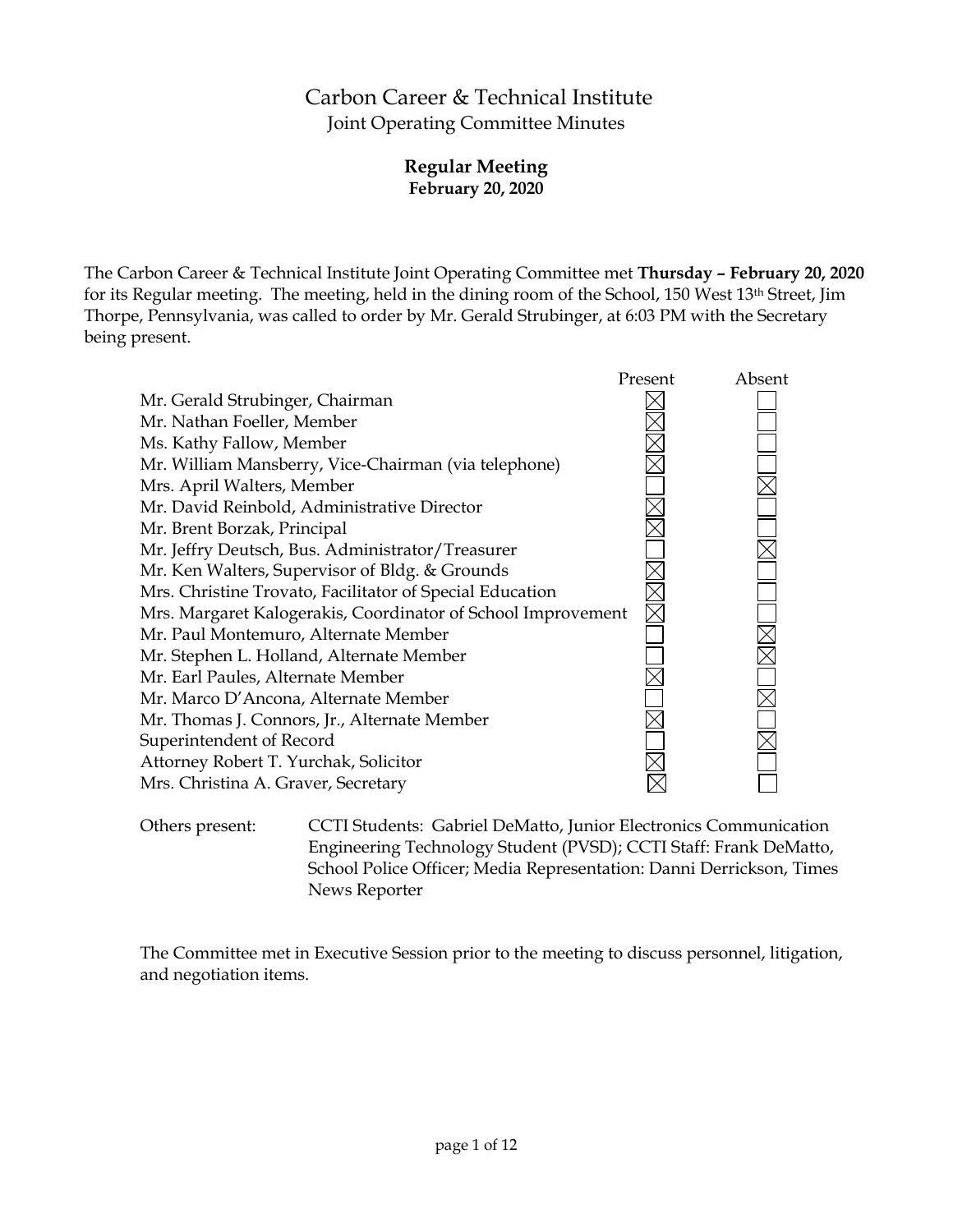#### **Approval of Minutes**

A. MOTION by Ms. Fallow, SECONDED by Mr. Foeller to approve the Minutes of the January 16, 2020 Regular Meeting.

VOTE: YES - 5 NO - 0 ABSENT - 0 ABSTENTIONS - 0

Motion carried.

#### **Courtesy of the Floor to Visitors**

NONE

#### **Approval of Treasurer's Report (January 2020)**

A. MOTION by Mr. Foeller, SECONDED by Mr. Mansberry to approve the Treasurer's Report for January 2020 showing a final balance of \$6,184,911.17 in the General Fund, and \$79,636.31 in the Student Activities Account.

Ms. Fallow - Palmerton Mr. Foeller - Lehighton Mr. Connors - Weatherly Mr. Mansberry - Panther Valley Mr. Strubinger - Jim Thorpe



#### **Approval of Payment of Bills**

A. MOTION by Mr. Mansberry, SECONDED by Mr. Foeller to approve Payment of Bills - General Fund and Other Accounts.

Ms. Fallow - Palmerton Mr. Foeller - Lehighton Mr. Connors - Weatherly Mr. Mansberry - Panther Valley Mr. Strubinger - Jim Thorpe

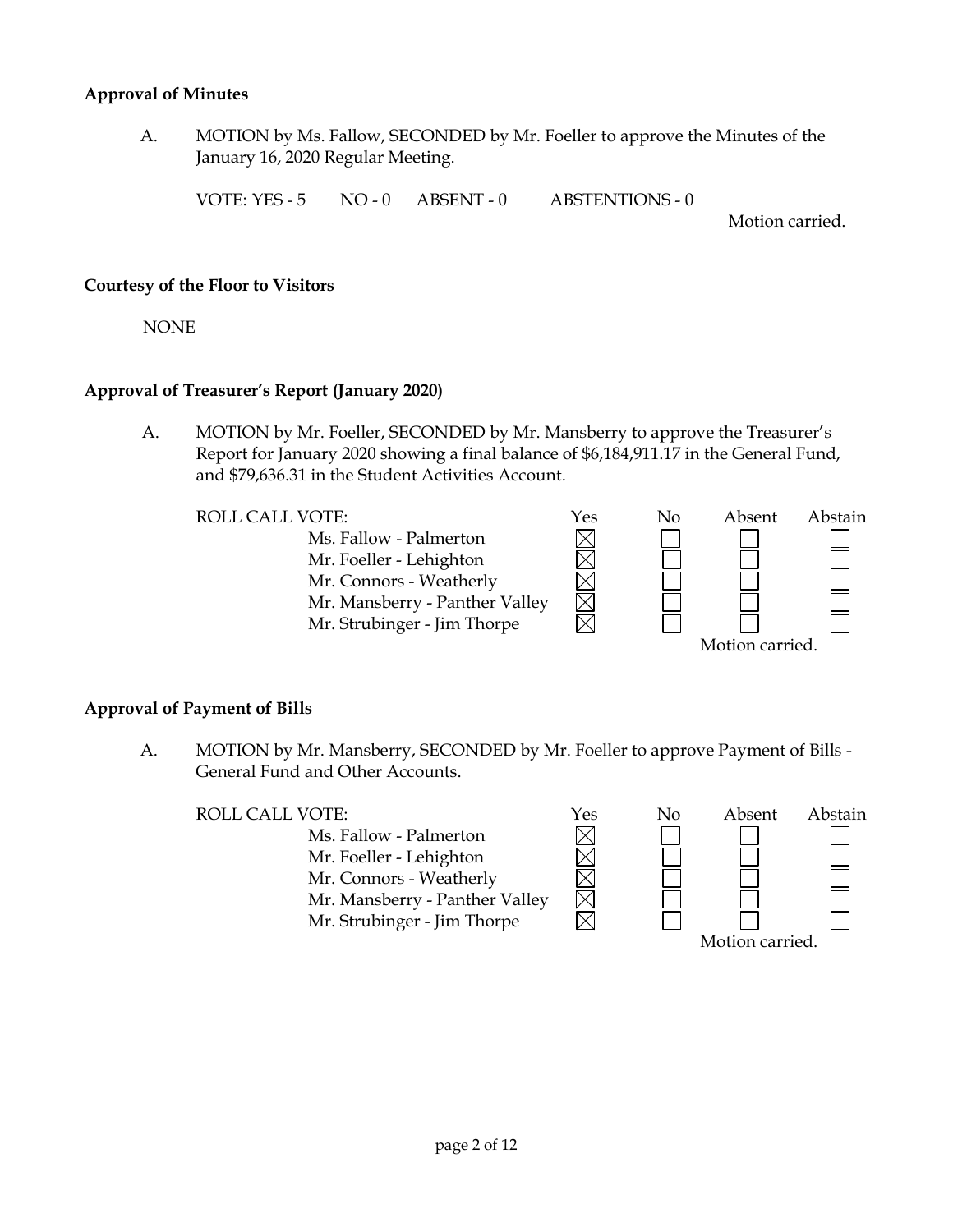#### **Administrative Reports**

- A. Director's Report Mr. Dave Reinbold, Administrative Director
	- a. After School Program Mrs. Margaret Kalogerakis, Coordinator of School Improvement

The Monday after school help or tutoring program is now about 15 years old and going strong. It first started with about 15 students signing up and presently there are 40 to 50 students who sign up every Monday. Transportation for 3 school districts (Panther Valley, Jim Thorpe Area and Weatherly Area) is provided by us and Lehighton Area & Palmerton Area send a bus. Students who sign up meet in the cafeteria, have a snack and are on their way to classrooms until just about 3:30, when they board their vans/bus home.

Mondays were going so well, that Mr. Reinbold decided to try another day which is Thursdays - presently every week we have a Monday and Thursday after school tutoring program.

Students sign up in one of their classes, usually academics – I receive all the sign-up sheets by Tuesday or Thursday and start making schedules and arrangements for the after school program to run smoothly. I assign the teachers, but after all this time the teachers are on auto pilot. I touch base with our drivers for the vans. I also forward a list to Georges Transportation.

At a future JOC meeting, we would like a student to give you their view on this program.

b. Student Representative – Gabriel DeMatto, Junior Electronics Communication Engineering Technology (PVSD) student and Student Council member reported on the following:

#### **Student Council**

Last week, members of the student council and the Health Medical class visited The Shriners Hospital for Children - located in Philadelphia. Not only did they enjoy the tour of the hospital, but more importantly they were impressed with the dedication and research involved in helping the young patients who are so physical challenged. The children are treated with such respect and every effort is given to insure that the employees find the best treatment, so these children can live a normal life and be as active as possible. The tour was originally designed to show our Health Medical students what could be available in their field, additionally we met some employees who pointed out other careers that are available within this institution. Gabe shared that he was most impressed with the chemical engineers who create 3-D skeletal models for doctors to utilize for practice prior to performing surgeries.

Our technical classes, by student council's request, are continuing to collect the pull tabs for Shriners Hospital which helps with their recycling program.

We started collecting pennies for a penny war in March. This year the members voted to donate the proceeds to the Jim Thorpe Rotary Club.

#### **Interact Rotary Club**

Members are actively planning their March Madness activity, their annual egg hunt and they are continuing to sell beverages during lunch (hot chocolate, hot apple cider etc.).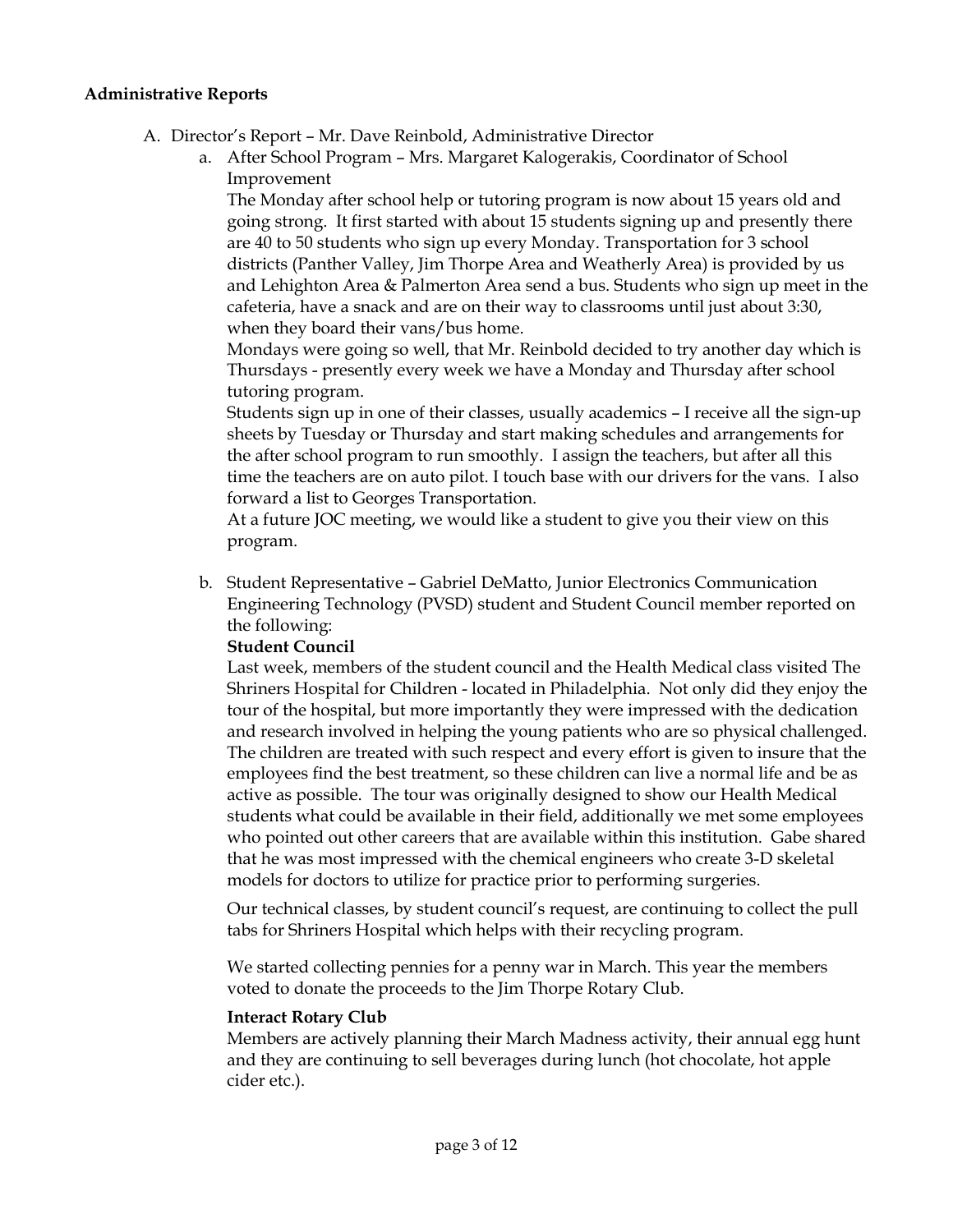A trip to the Carbon County Pet Shelter will be planned as well collecting and donating items for the shelter.

### **National Technical Honor Society**

The National Technical Honor Society is preparing for the New Member Induction that will take place on Thursday, March 26th.

### **HOSA**

Recent blood drive collected 43 units.

The following health medical seniors completed 113 hours of the Nurse Aide Program and successfully passed their Nurse Aide State Competency Exam. They are now Certified Nursing Assistants: Jessica Delapaz (JTASD), Autumn Roth (JTASD), and Meagan Gildner (LASD). Congratulations!

#### **DECA**

45 Students are attending the State competition this week – We wish them the best of luck and look forward to hearing about their accomplishments.

c. Comprehensive Needs Assessment

Mr. Reinbold explained that the Comprehensive Needs Assessment is related to the Perkins grant. This year, more information was requested. He explained that some of these additional items are as follows:

- Show how programs at CCTI are aligned to the local and state labor markets.
- Show that all programs are Programs of Study. He explained that the programs of study or task lists are utilized in each technical area. The goal is for students to complete all of the programs/tasks on the list. He further explained that these task lists are state-wide allowing a student transferring from one vocational school to another, to pick up where he/she left off. Connected to each task is a learning guide (lesson plan). This allows a smooth transition in the event that a new teacher enters a classroom.
- Show that CCTI is recruiting quality staff and meeting all employment guidelines.
- Mr. Reinbold said that the documents collected would be submitted next week and shared that Brent Borzak, Christine Trovato, Margaret Kalogerakis, and JamiLynn McFarland were integral in gathering all the necessary data.
- B. Principal's Report Mr. Brent Borzak

The 2019-2020 school year is moving in to the new decade in a positive manner. There were over forty students with perfect attendance in the second marking period. Throughout February, we will be celebrating Career and Technical Education Month at CCTI with various activities, including multiple presentations involving various social topics (cyber bullying, social media, distracted driving, student safety and drugs/alcohol/suicide). In addition, each school district's guidance counselor is invited to tour technical areas of their choice throughout the month. Each week students from each school will be recognized with a treat at lunch. I will be going out to speak to interested students who want to apply to CCTI. CCTI students will be partaking in a career development activity at Palmerton elementary schools. There is planning and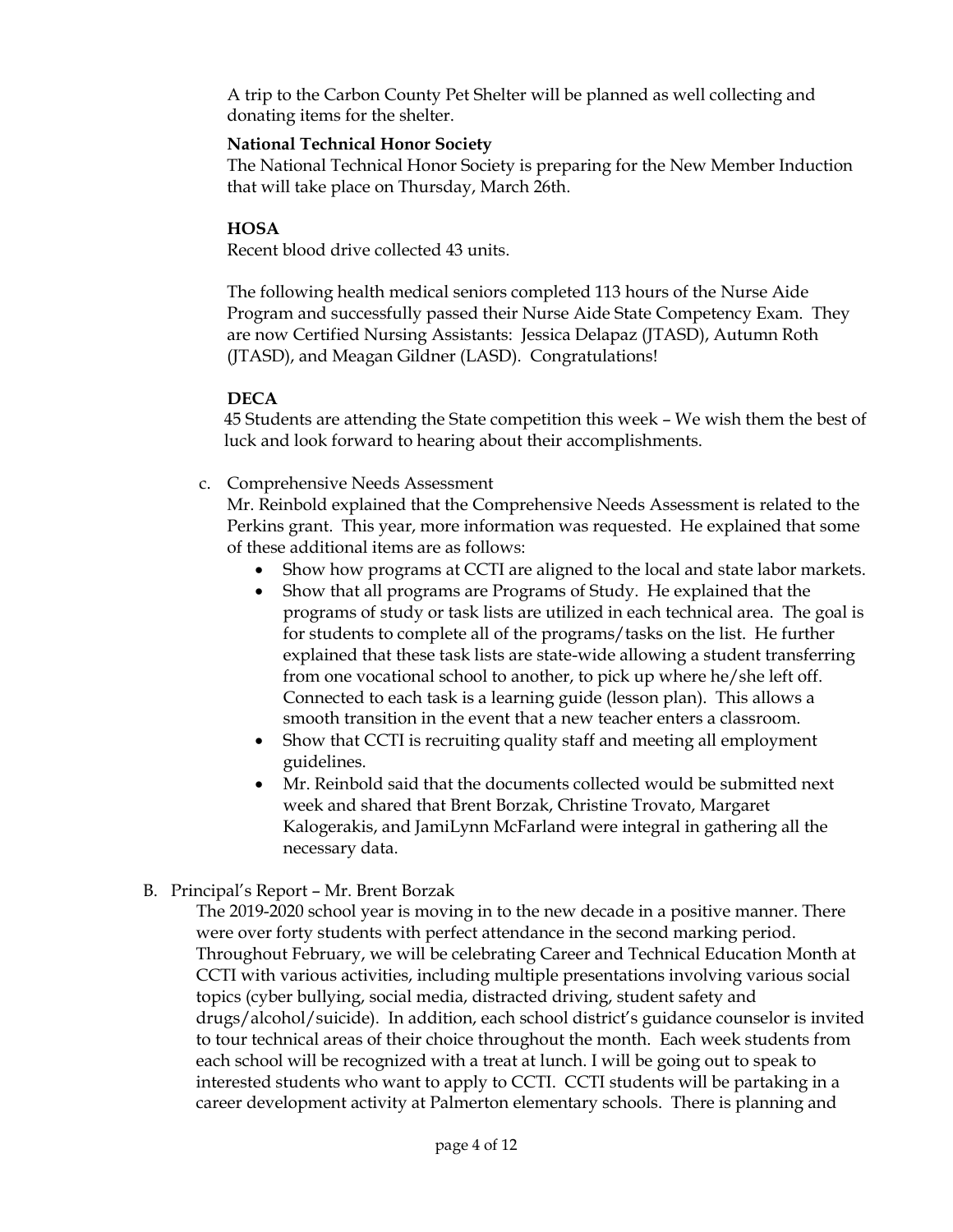preparations for the upcoming SkillsUSA, DECA and HOSA state competitions. Health medical students hosted a blood drive February 5th and they will conduct their Pinning Ceremony at CCTI on the evening of March 5<sup>th</sup>. Guidance and administration are currently gearing up for scheduling and anticipating the incoming applications in March.

Mr. Borzak also share that enrollment numbers are currently at an all-time high for CCTI where many other school districts are seeing declining numbers.

He shared that this year over 100 students attended CCTI to shadow.

Mr. Reinbold added that we currently have a FLEX student from Panther Valley School District. The student was taught at his district school by CCTI instructor, Joe Farkas, Electronics Communication Engineer Technology through the "on-the-road" program during the first half of the school year. Due to flexibility in his schedule, the student attends CCTI during the 2nd half of the school year in the afternoon allowing him to achieve multiple certifications to further prepare him for his post-graduate plans.

C. Facilitator of Special Education Report – Mrs. Christine Trovato, Facilitator of Special Education

*Special Education numbers*- 95 students Weatherly - 8 Jim Thorpe - 18 Lehighton - 26 Palmerton - 31 Panther Valley - 16

**504 students** - 23 total Jim Thorpe - 8 Lehighton - 4 Weatherly - 1 Palmerton - 4 Panther Valley - 5

## *What's happening?*

- **PA Keystone assessments** for Literature, Biology and Algebra will be administered this spring- accommodations will be provided as per students IEPs.
- **CDT's** Teachers continue to administer CDT (Curriculum Diagnostic Tests) to determine student strengths and needs. These tests are used to drive instruction and prepare students for state assessments.
- **NOCTI (National Occupational Competency Testing Institute) Written assessment - April 23rd; NOCTI Performance assessment April 30th - tests students on their abilities to perform the skills needed in a career.**  Accommodations for IEP students will be provided as included in the student's IEP.
- **Inclusion training practices** CCTI is fortunate to employ motivated, knowledgeable, caring and dedicated teachers and in- class support staff to educate our students. CCTI continues to seek out professional development opportunities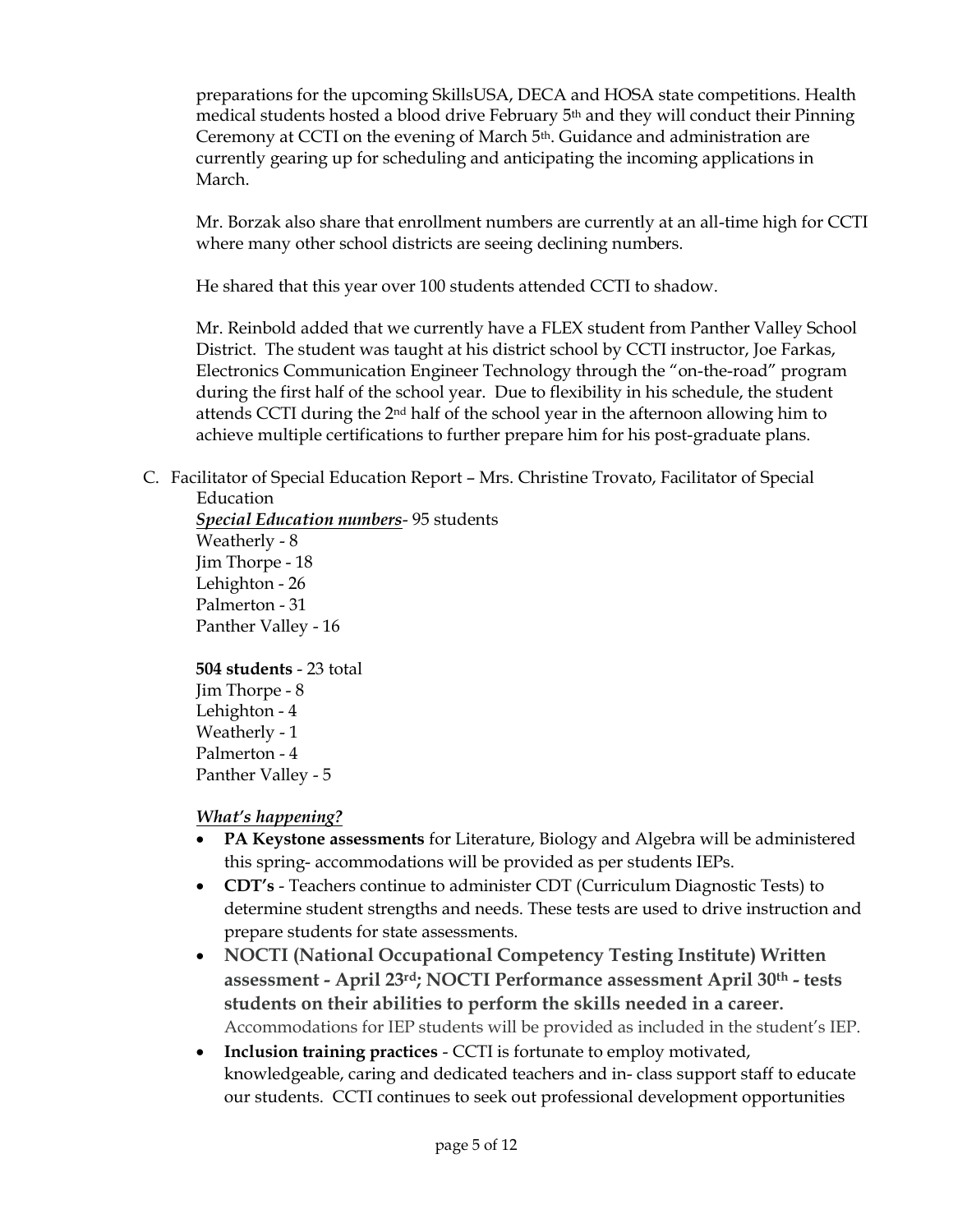for teachers and in class support staff with regards to implementing inclusion practices with students. We're in the process of partnering up with The ARC of the Lehigh Valley to provide training to in class support staff at no cost through a program called, "Include Me" (previously called *We Have Your Back*). For more information: [https://includemepa.org/what-we-do/programs-services/include](https://includemepa.org/what-we-do/programs-services/include-me-from-the-start.html)[me-from-the-start.html](https://includemepa.org/what-we-do/programs-services/include-me-from-the-start.html)

 **Current trend in education** - Meeting the needs of students by training staff to understand students' struggles, set reasonable limits, and respond therapeutically to their behaviors by offering trauma-informed training programs to prepare staff in behavior management, de-escalation, and crisis intervention.

## *Looking forward…*

- **College experiences - LCCC SEED** (Success, Engagement, Education, Determination) applications for the 2020-2021 school year are due by March 27, 2020. The application can be found at [https://www.lccc.edu/student](https://www.lccc.edu/student-experience/disability-services/seed-program)[experience/disability-services/seed-program](https://www.lccc.edu/student-experience/disability-services/seed-program)
- **Current trends** -The team at CCTI is interested in broadening research of various **Crisis Intervention Programs/Trauma Informed training programs** being used by other schools. Programs to consider are designed to help staff develop skills to safely use de-escalation techniques to prevent and control crisis events and emotional issues. A secondary component to training involves safely restraining students. Programs to consider/continue to research: CPI (used by IU #21 and previously Jim Thorpe SD, TACT2 (used by Weatherly and Lehighton SD), Right Response, Safety Care (used by Palmerton SD)
- **Guidance Counselor visits** Guidance Counselors and secretaries are invited to CCTI on March 3rd to meet with Mr. Colosimo (CCTI's Guidance Counselor) and Mrs. Trovato (CCTI's Special Education Facilitator) for an information session, luncheon, tour and participate as a "student" in the technical programs.
- **Application Process-** Applications for the 2020-2021 school year are being accepted. The application process involves: Applications are due March 3rd. Applications are accessible on our website [\(www.carboncti.org](http://www.carboncti.org/)) and in our sending schools' guidance offices.

An application is considered complete if it contains all required checklist items. For IEP/504 students, team meetings are scheduled by CCTI (in collaboration with the LEA and team members), to be held at CCTI during the month of April (or if needed, the first week(s) of May).

Team meetings for IEP students will be held mid-April. These meetings are required in order to review/revise the IEP goals and accommodations as needed and determine appropriate placement based on the IEP student's needs.

- D. Building and Grounds Report Mr. Ken Walters, Supervisor of Buildings and Grounds
	- a. The modular home project in carpentry should be completed and ready to move during the 1<sup>st</sup> or 2<sup>nd</sup> week in March. Currently working with the customer to schedule the move.
	- b. The Capital Expenditure Plan is on this evening's agenda for approval.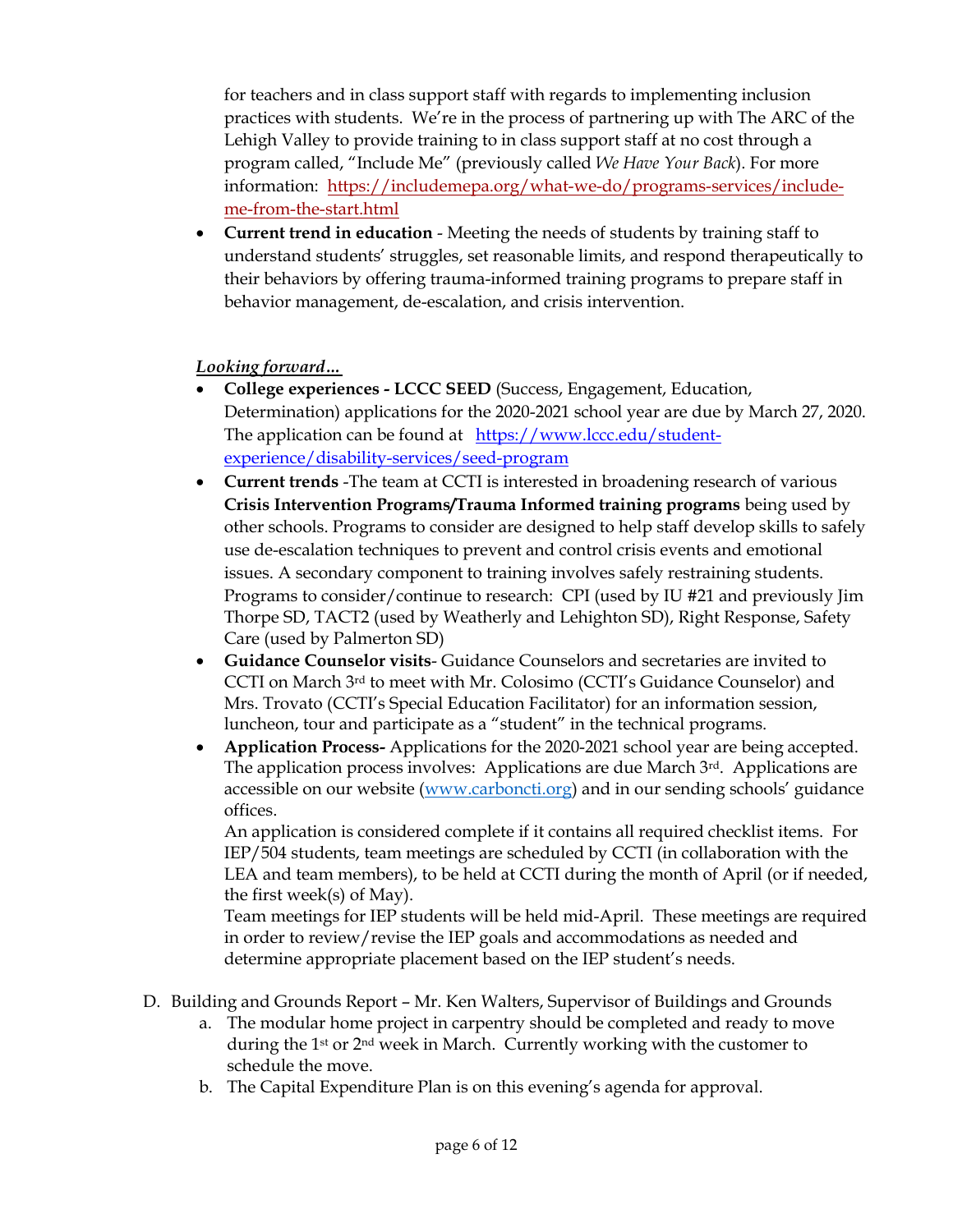- E. Business Administrator's Report Mr. Jeffry P. Deutsch, Business Administrator
	- a. In Mr. Deutsch's absence, Mr. Reinbold shared that the CCTI Proposed Operating Budget for 2020-2021 has so far been unanimously approved by Palmerton ASD, Jim Thorpe ASD, and Panther Valley SD. He said that he hopes Lehighton ASD and Weatherly ASD can vote shortly adding that he and Mr. Deutsch are scheduled to present to the Weatherly ASD school board at their upcoming meeting. Once again he stressed that any questions could be sent via e-mail or phone to him or Mr. Deutsch.

## **Items of Business**

## *Personnel*

MOTION by Mr. Foeller, SECONDED by Mr. Mansberry that the following motions be approved:

#### **Substitutes Approved**

- A. that the below listed individuals be approved to substitute for the 2019-2020 school year at the established rates, as follows:
	- Thomas Bartholomew Custodial/Maintenance/Groundskeeper/Cleaner
	- Frank Olmsted\* Teacher, Instructional Aide
	- William Shirar Teacher, Instructional Aide
	- Dennis Sites Custodial/Maintenance/Groundskeeper/Cleaner

Note: \*Effective 01/28/2020.

## **Electrical Distribution and Automation/Electrician Instructor Appointed**

- B. to appoint Michael Gower Electrical Distribution and Automation/Electrician Instructor, effective March 9, 2020 at a step 1 pro-rated salary per the current Agreement between the Carbon Career & Technical Institute (CCTI) Joint Operating Committee and the CCTI Education Association.
	- Note: Mr. Gower has 30+ years as a residential and commercial electrician and has substantial experience as a maintenance mechanic. He has been a Journeyman Electrician with the IBEW since 1992.

#### **Instructional Aide Appointed**

- C. to appoint Frank Olmsted as an Instructional Aide (Electrical Distribution and Automation/Electrician), effective February 21, 2020 at a Step 1 pro-rated salary per the current CCTI ESPA Employment Agreement.
	- Note: Mr. Olmsted is a U.S. Army Veteran and has been employed as a substitute in the CCTI maintenance department since 2017.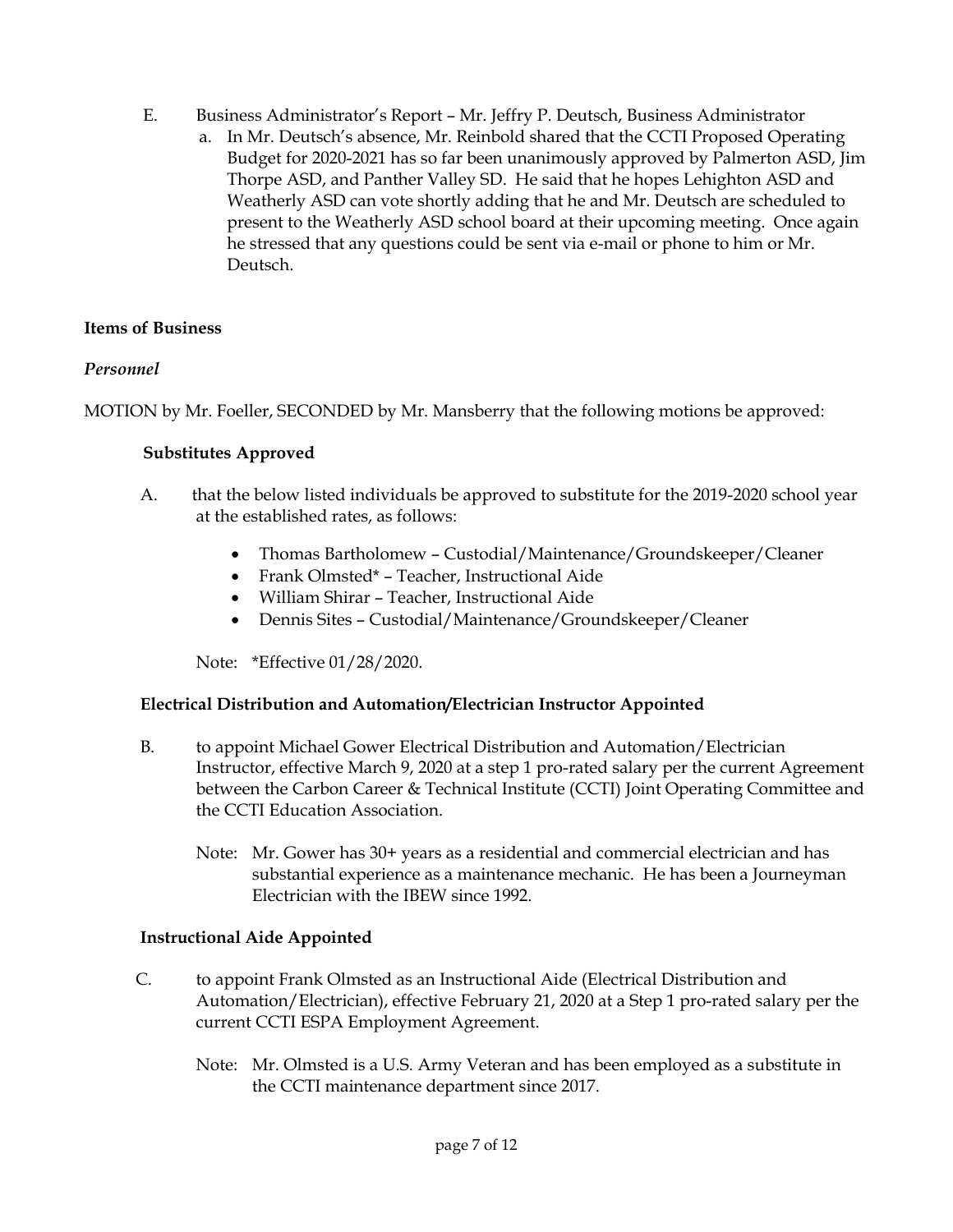## **CCTI Local Advisory Committee Members Approved**

D. to approve the following individuals as members of the CCTI Local Advisory Committee for the 2019-2020 school year:

| Franklin Andreas    | Chris Graver       | Jeanne Miller         |
|---------------------|--------------------|-----------------------|
| Denise Balas        | Delmar Griggs      | <b>Heather Mullen</b> |
| Tom Bartholomew     | Alicia Harris      | Walter O'Donnell      |
| Stephanie Barto     | Khamaria Harris    | Steve Ohl             |
| Ann Bieber          | Ashley Highland    | Lisa Perry            |
| Philip Binder       | Paula Husar        | Robyn Plesniarski     |
| <b>Brent Borzak</b> | Tricia Klotz       | Lisa Price            |
| April Caton         | Francine Kluck     | Susan Rentschler      |
| Eugene Colosimo     | Sandra Kohutka     | <b>Bill Richards</b>  |
| Jim DePeitro        | Kathy Henderson    | Joseph Sebelin        |
| <b>Katie Dieter</b> | Dave Henritzy      | Rachel Strucko        |
| John Drury          | Diane Luicana      | Christine Trovato     |
| Shannon Eidem       | Toni Macaluso      | Alice Wanamaker       |
| Barbara Eyet        | Candy Madera       | Garry Wentz           |
| Ron Fritz           | Jamilynn McFarland | Angie Yaich           |
| Meagan Gildner      | Jaime Mendes       | Jeff Zimmerman        |

#### **Teacher Mentor Appointed**

E. to appoint Michele Dominic Teacher Mentor (Technical Instructor) for the period March 9, 2020 through December 31, 2020 at a stipend of \$750.00.



#### *Education*

MOTION by Mr. Mansberry, SECONDED by Ms. Fallow that the following motions be approved:

#### **Lehigh Valley AWS Student Welding Competition Attendance Approved**

A. that two (2) CCTI Welding Technology students attend the Lehigh Valley AWS Student Welding Competition on February 28, 2020 (snow date March 6, 2020) at Northampton Community College, Bethlehem, PA. Mr. Thomas Bartholomew, Welding Technology Instructor will chaperone this event.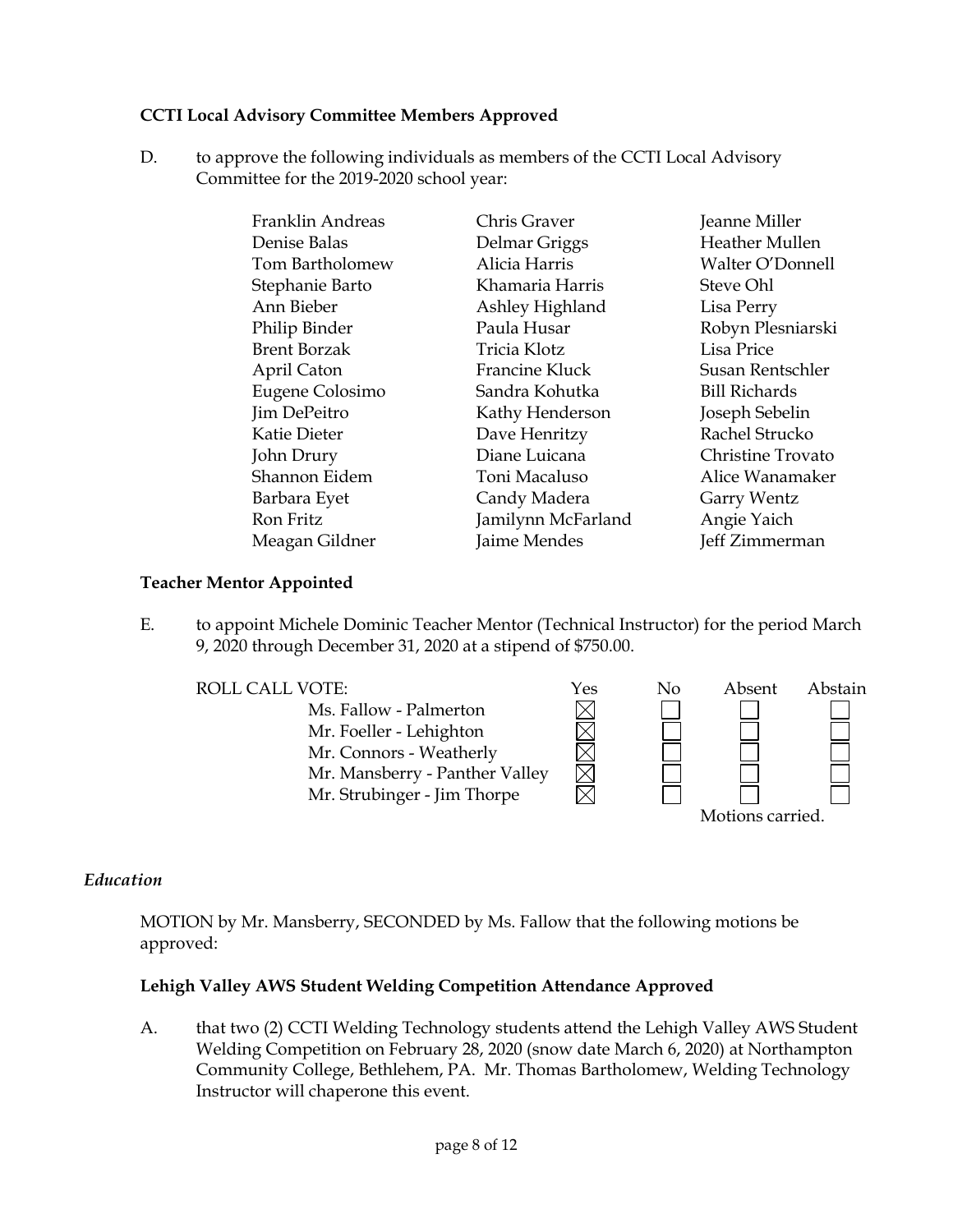### **SkillsUSA State Leadership Conference Attendance Approved**

B. that forty-eight (48) CCTI students attend the SkillsUSA State Leadership Conference (competition) April 15-17, 2020 in Hershey, PA at a cost not to exceed \$15,805 to cover registration, transportation, and lodging expenses.

#### **SkillsUSA State Leadership Conference Chaperones Approved**

C. that Kevin Kuehner, SkillsUSA Advisor, Lisa Walck, Jeff Hazelton, Nate Rinda, Scott Bartholomew, SkillsUSA Assistant Advisors, plus two additional adults be approved as chaperones for forty-eight (48) CCTI students participating in the SkillsUSA State Leadership Conference (competition) April 15-17, 2020 in Hershey, PA at a cost not to exceed \$4,108 to cover registration, transportation, and lodging expenses.

#### **2020-2021 Freshman Exploratory Program Admission Requirement Acceptance Totals & Exceptions Set**

- D. to set the number of students who meet the 2020-2021 admissions requirements to the Freshman Exploratory Program at ten (10) per sending school district with the following exceptions:
	- 1. Students who meet the admissions criteria and/or students who completed a 6th, 7th, or 8th grade Career Academy will be given priority to enter the programs.
	- 2. Freshmen who commit to enrolling in low enrolled courses exclusively, and are accepted will not count toward their districts allotment of slots. Courses will be designated to be low enrolled after applications are received. The freshmen exploratory program is closed to Health Medical candidates.

MMMM

Ms. Fallow - Palmerton Mr. Foeller - Lehighton Mr. Connors - Weatherly Mr. Mansberry - Panther Valley Mr. Strubinger - Jim Thorpe



## *Budget & Finance*

MOTION by Mr. Foeller, SECONDED by Ms. Fallow that the following motions be approved:

#### **AP and PSAT Exam Fee Contribution Approved**

A. that CCTI contribute an amount not to exceed \$45 (approximately half of the total cost) toward AP exam fees for eligible students testing within the 2019-2020 school year, and that CCTI contribute the \$15 per exam fee for students taking the PSAT exam within the 2020-2021 school year.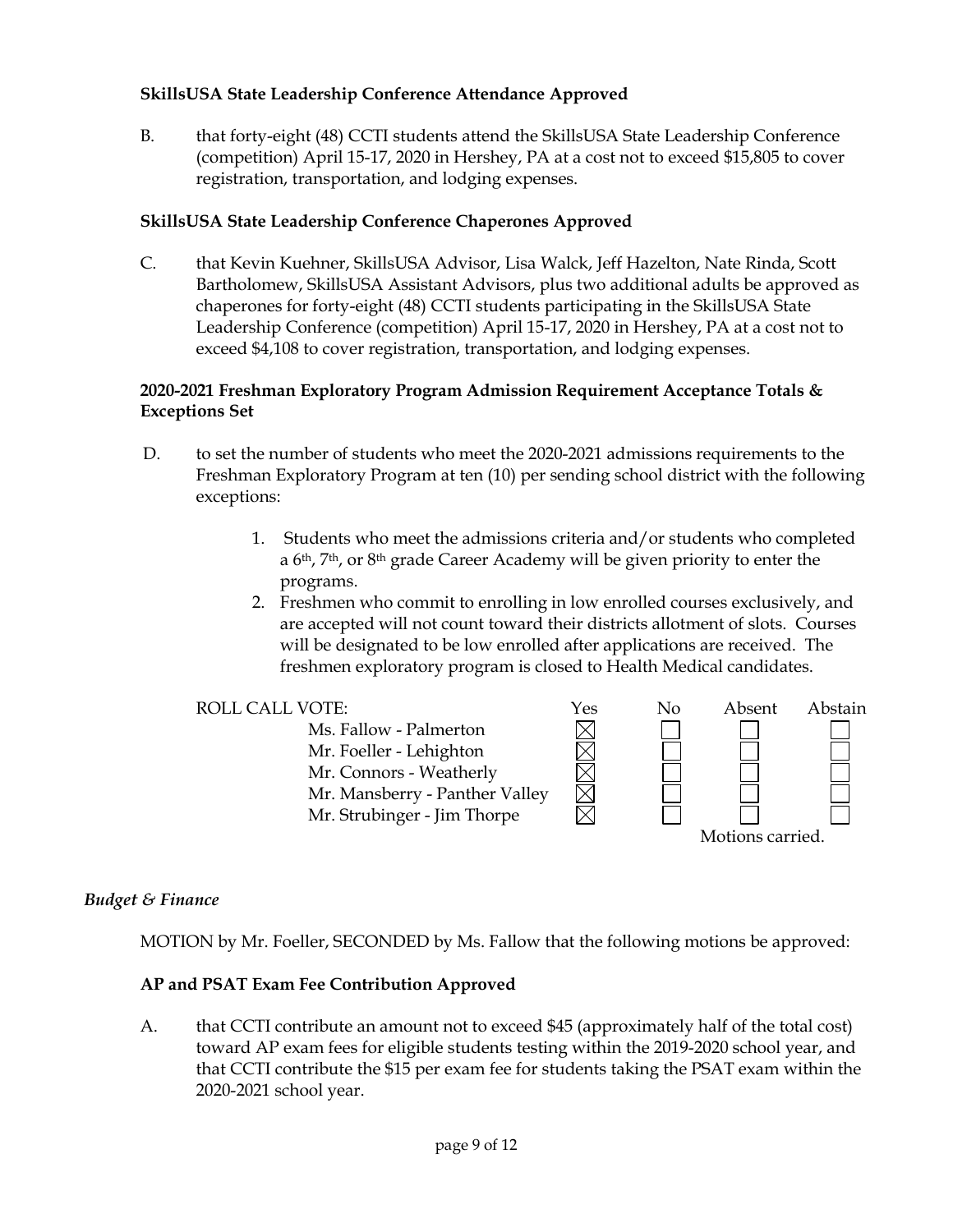## **CCTI Capital /Instructional Equipment Plan Approved**

B. to approve the current CCTI Capital/ Instructional Equipment Plan, as presented.

#### **Computer Purchase Approved**

C. to approve the purchase of twenty (20) HP ProOne 600 G5 computers at a total cost of \$19,986.60.

Note: This purchase is included in the CCTI Capital/Instructional Equipment Plan.

#### **Receipt of Resolutions Acknowledged**

D. to acknowledge receipt of the Resolution pertinent to the 2020-2021 Proposed Operating Budget for the Carbon Career & Technical Institute calling for receipts and expenditures in the amount of \$8,713,359 as follows:

#### **Jim Thorpe Area School District**

Yes – 9, No - 0, Absent – 0, Abstentions – 0 – **Approved**

#### **Palmerton Area School District**

Yes – 8, No - 0, Absent – 1, Abstentions – 0 – **Approved**

#### **Panther Valley School District**

Yes – 8, No - 0, Absent – 1, Abstentions – 0 – **Approved**



## *Buildings & Grounds*

NONE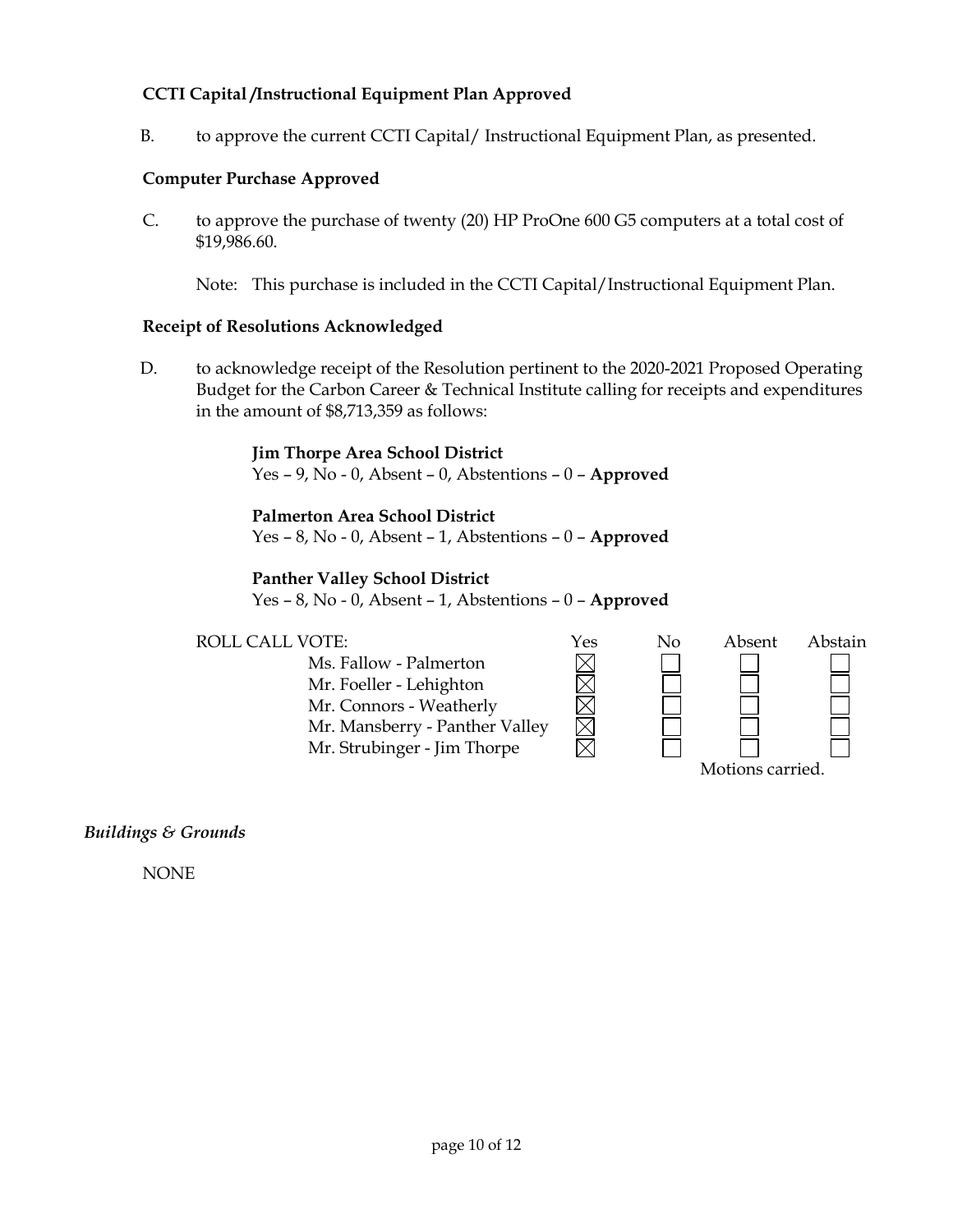#### *Administrative*

MOTION by Mr. Foeller, SECONDED by Ms. Fallow that the following motions be approved:

#### **Conference Attendance Approved**

A. that Harold Resh, Auto Service and Technology Instructor attend the Automotive Training Center's (ATC) 17th Annual High School Instructors' Seminar March 11, 2020 at the ATC Warminster Campus, Warminster, PA at a cost of approximately \$125.00 to cover travel expenses.

#### **Employment Agreement Approved**

- B. to approve the employment agreement between the CCTI Joint Operating Committee and David Reinbold, Administrative Director, as presented.
	- Note: The agreement runs through May 31, 2024 and calls for 1.5% increases over each year's previous salary.



## **Reports**

#### **Foundation Report Accepted**

A. MOTION by Ms. Fallow SECONDED by Mr. Foeller to accept the Carbon Career & Technical Institute Foundation Report, as presented.

Note: The balance in this account stands at \$1,763.31.

VOTE: YES - 5 NO - 0 ABSENT - 0 ABSTENTIONS - 0

Motion carried.